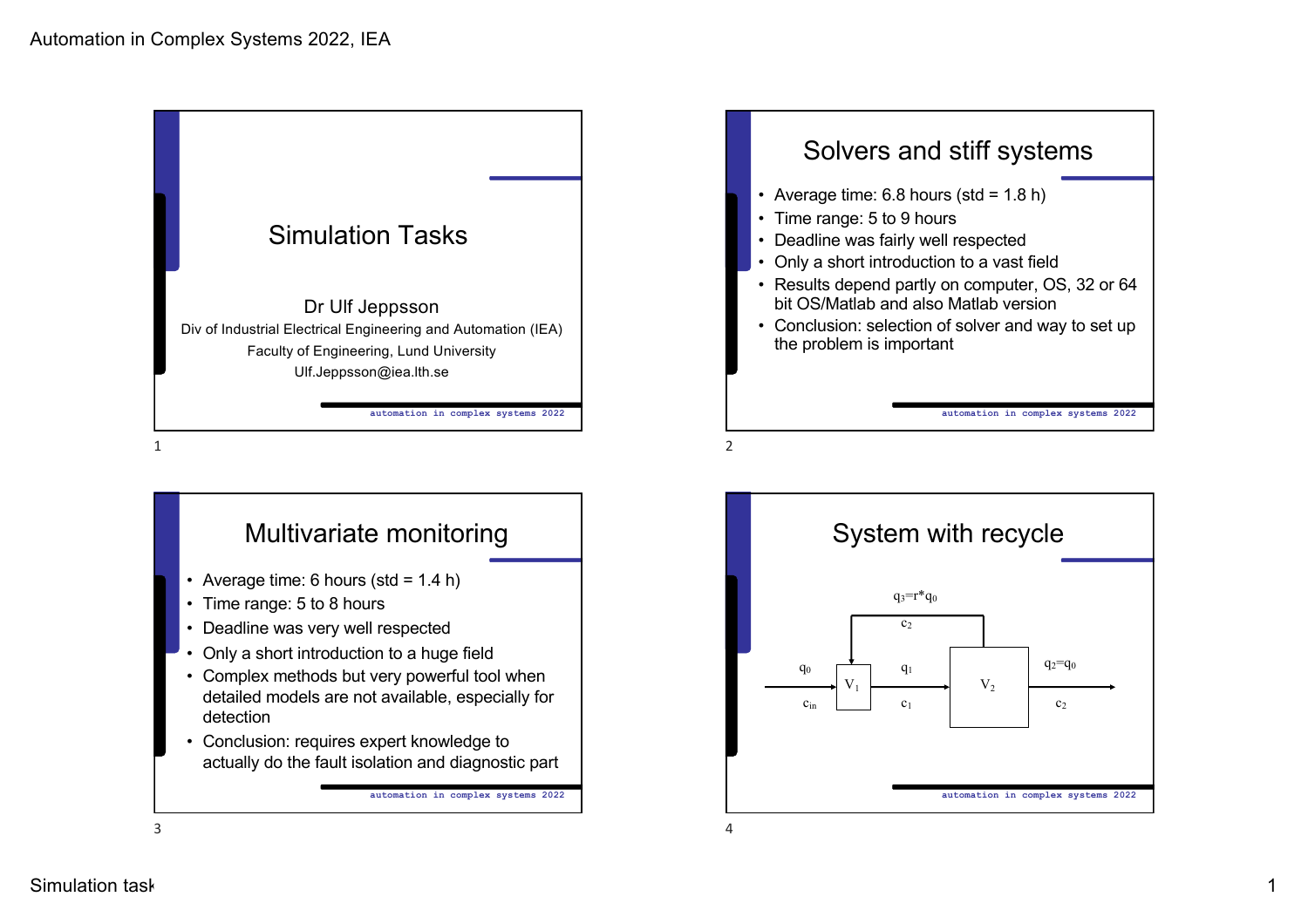

5







7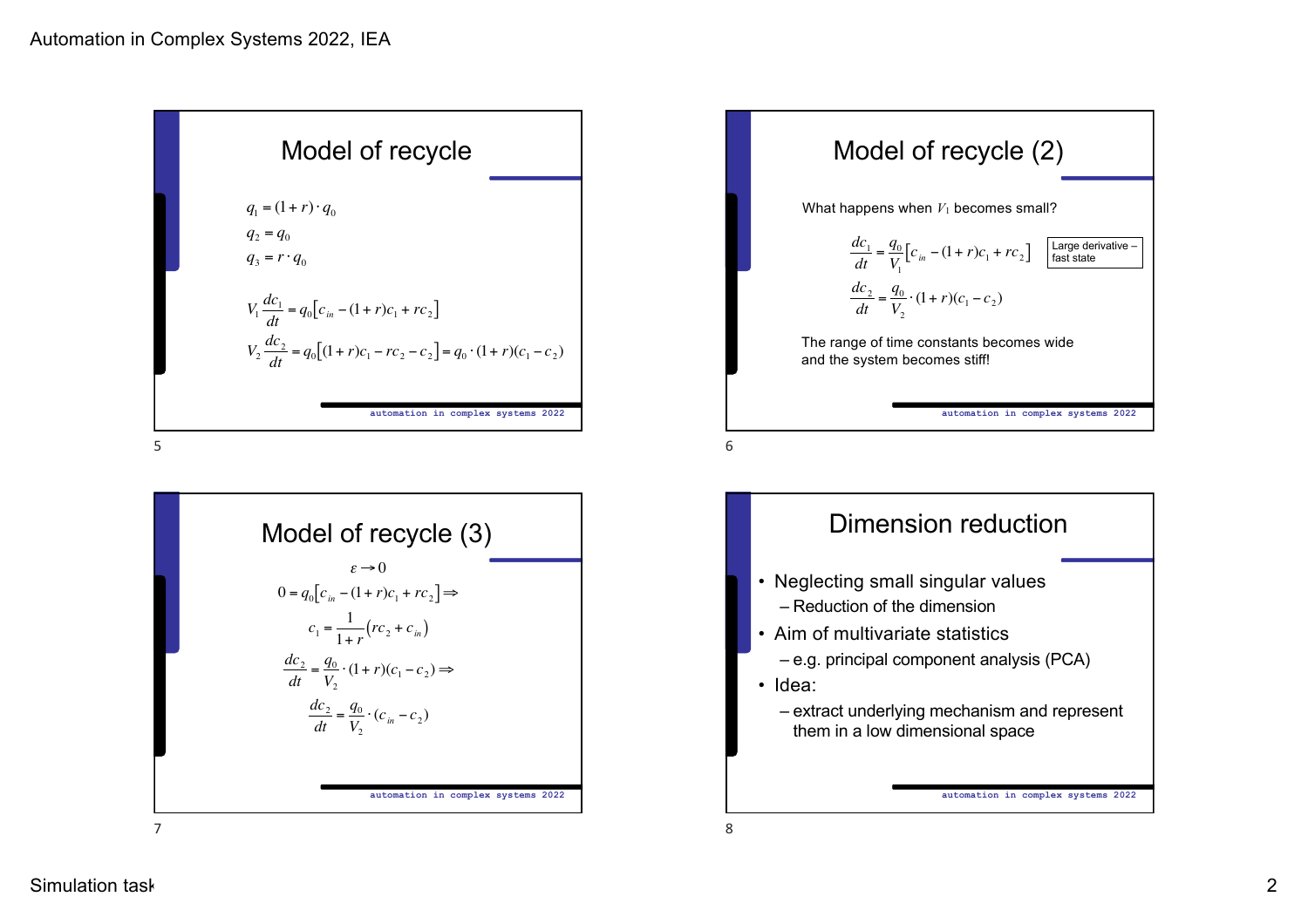